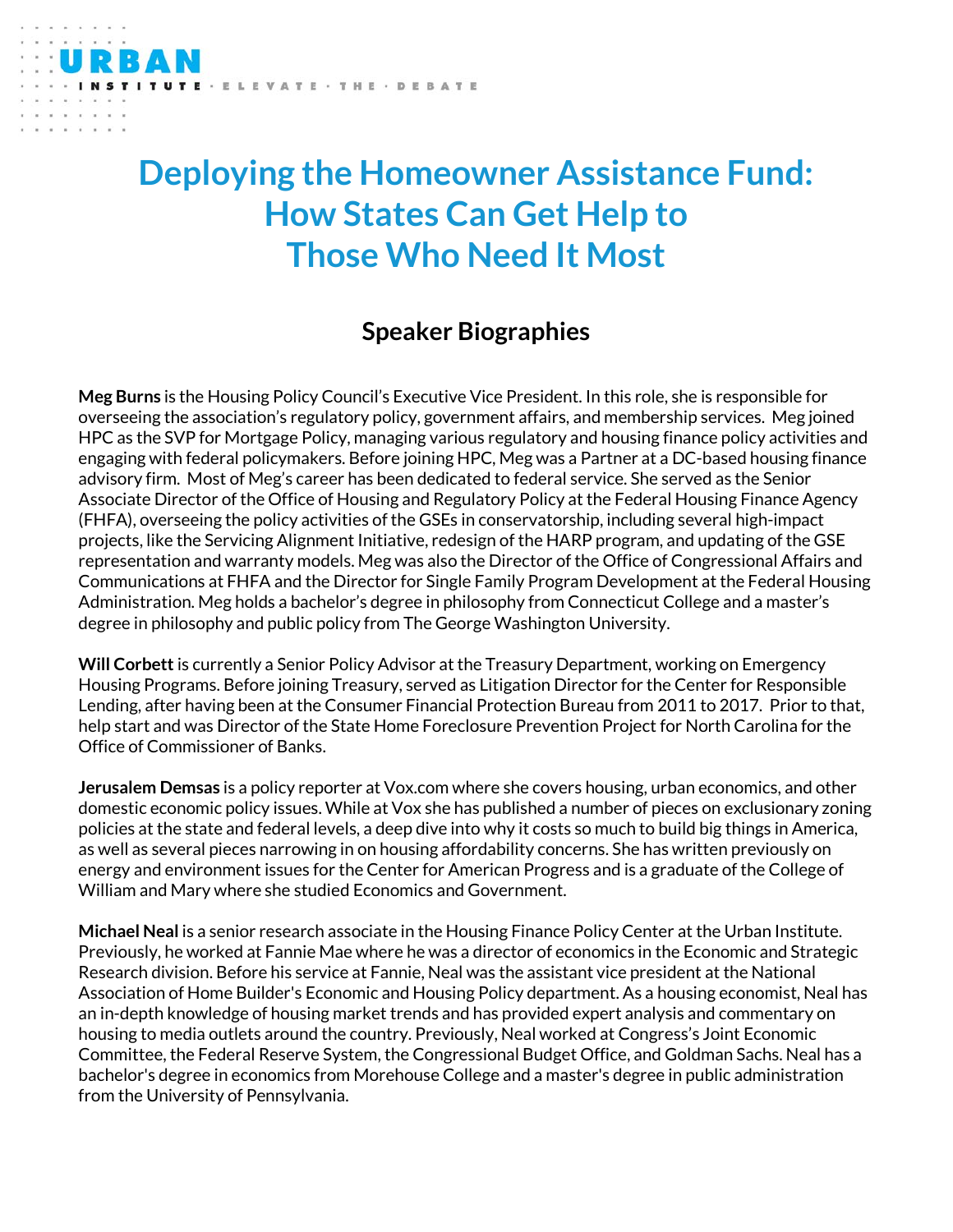**Daniel Pang** is a research assistant in the Housing Finance Policy Center at the Urban Institute. Pang graduated magna cum laude from Washington University in Saint Louis with BAs in economics and political science, where his research focused on a hedonic price comparison of manufactured and site-built homes in the US. Before joining Urban, Pang interned in the US Senate and the ACLU of Missouri.

TE - ELEVATE - THE - DEBATE

**Lisa Sitkin** provides technical assistance, training, and practice resources to attorneys representing homeowners in connection with mortgages and foreclosure. Before joining NHLP, Lisa was Managing Attorney at Housing and Economic Rights Advocates in Oakland, CA. Lisa has counseled and represented individual clients, participated in policy advocacy regarding mortgage servicing and foreclosure, and assisted with mortgage servicing, predatory and unfair lending litigation. She has conducted numerous workshops and trainings regarding mortgages, foreclosures, loan modification and foreclosure rescue scams, including programs produced by the Practicing Law Institute and the National Consumer Law Center, and has testified before the California State Legislature and other governmental bodies regarding mortgage servicing and foreclosure issues. She is one of the original drafters of the bill that ultimately became the California Homeowner Bill of Rights.

**Shawn Smith** serves as Executive Director at the Ohio Housing Finance Agency. Joining the agency in September 2019 as Chief of Staff, he was named Interim Executive Director just ten months later. Shawn accepted a permanent appointment to the position in July of 2021. He has held several other roles in state government, including Chief Operating Officer at the Ohio Facilities Construction Commission, Director of Finance & Technology Services for the Ohio Department of Youth Services, and Chief Financial Officer for the Public Utilities Commission of Ohio. A strong proponent for civic engagement, Shawn has also served his local community as a library trustee for the past six years and was elected as Fiscal Officer in his home township in 2019. His board/committee work includes membership on the Affordable Housing Advisory Council (Federal Home Loan Bank of Cincinnati), the Ohio Attorney General's Criminal Justice and Mental Health Task Force, the Eliminating Disparities in Infant Mortality Task Force, the State of Ohio 9-1-1 Council, the Ohio Utility Radiological Safety Board, the Central Ohio Association of Government Accountants Executive Committee, and the Central Ohio YMCA Finance Committee. Shawn is a Certified Government Financial Manager, Certified Public Manager, and Certified Ohio Fiscal Professional. He holds a Bachelor's degree in Accounting, summa cum laude, and a Master of Accountancy degree from Rutgers University.

**John Walsh** is a research analyst in the Housing Finance Policy Center at the Urban Institute. Before joining Urban, he interned with the US Department of Housing and Urban Development in the financial management division. Walsh graduated from Indiana University's School of Public and Environmental Affairs with a degree in policy analysis, a minor in economics, and a certificate in applied research and inquiry. As a senior, he coauthored his thesis on the Community Reinvestment Act and its impact on mortgage outcomes during the 2008 economic recession.

**Tony Walters** serves as the Executive Director for the National American Indian Housing Council, which is a DC-based non-profit that serves tribal housing programs across the country. NAIHC serves as a lead advocate to Congress and Federal Partners for all tribal housing issues. NAIHC also serves as a lead training and technical assistance provider to tribal housing programs through a mix of federal grants, internal Indian housing professional curricula, and our Native-focused homebuyer counseling program, Pathways Home. Tony is from Tahlequah, Oklahoma and is a member of the Cherokee Nation. He has served in Washington, DC since 2010 in the legislative and executive branches of government, and now the non-profit sector. Tony most recently served as Staff Director and Chief Counsel to Senator Tester for the Senate Committee on Indian Affairs. Prior to that he worked as a policy advisor in the Department of the Interior's Office of the Assistant Secretary – Indian Affairs. Tony has worked on a wide range of tribal